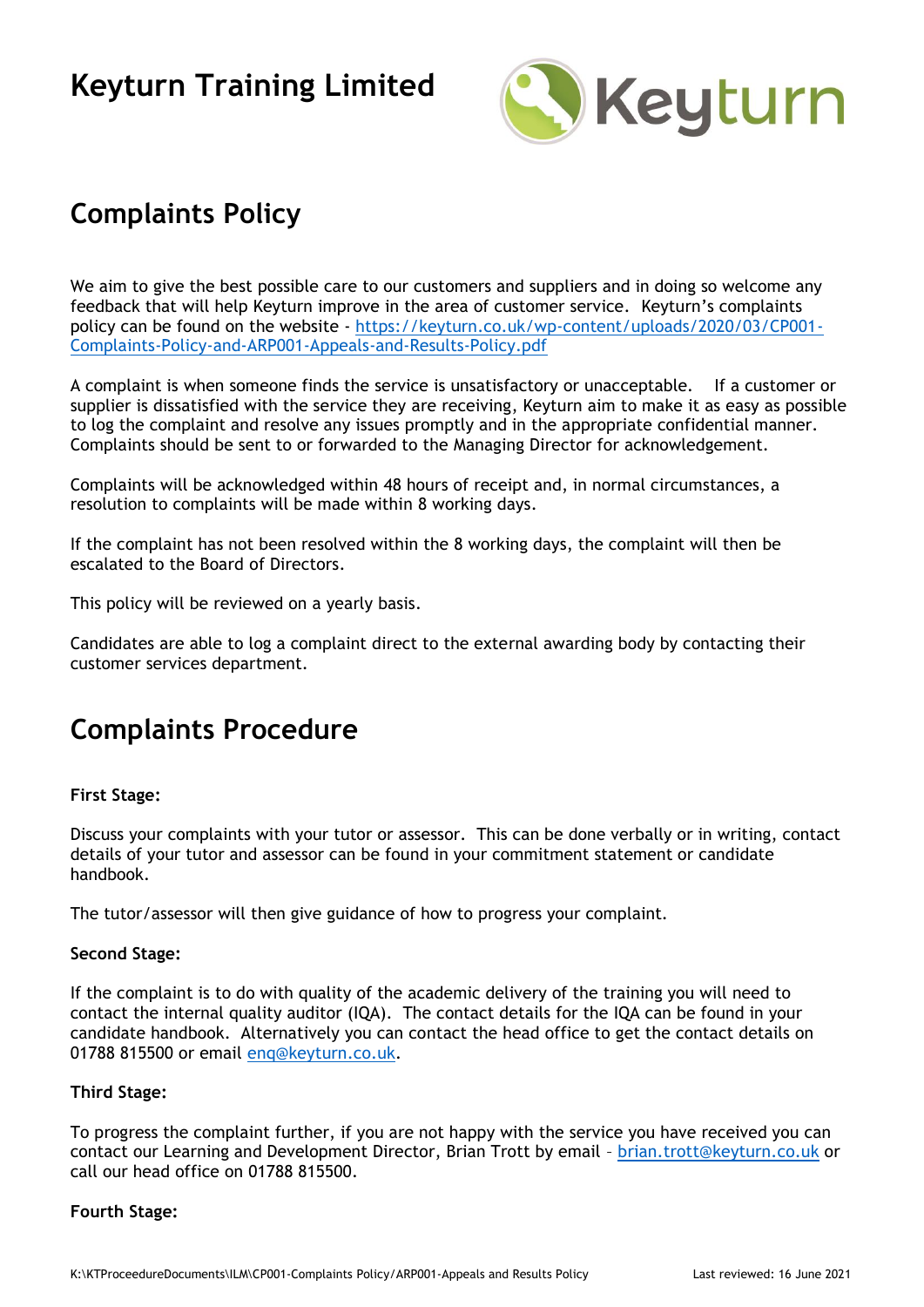

Any complaints that are not resolved by this point will then be escalated to the Managing Director, Cheryl Shepherd. Cheryl can be contact via email at [Cheryl.shepherd@keyturn.co.uk](mailto:Cheryl.shepherd@keyturn.co.uk) or call 01788 815500.

### **Third Party Complaints:**

For complaints regarding our third providers, please see below their contact details:

| <b>ILM</b>               | Qualification & online apprenticeship<br>management system (Solar/Get-to-<br>Gateway | 01543 266867  | https://www.i-l-m.com/policies                                                                                     |
|--------------------------|--------------------------------------------------------------------------------------|---------------|--------------------------------------------------------------------------------------------------------------------|
| <b>ILM</b><br><b>EPA</b> | ILM end point assessment                                                             | 01543 266867  | https://www.i-l-m.com/policies                                                                                     |
| <b>ESFA</b>              | Apprenticeship standards qualification<br>and funding                                | 0370 000 2288 | https://www.gov.uk/government/orga<br>nisations/education-and-skills-funding-<br>agency/about/complaints-procedure |
| Ofste<br>d               | External quality inspection of training<br>provision                                 | 03001231231   | https://www.gov.uk/government/orga<br>nisations/ofsted/about/complaints-<br>procedure                              |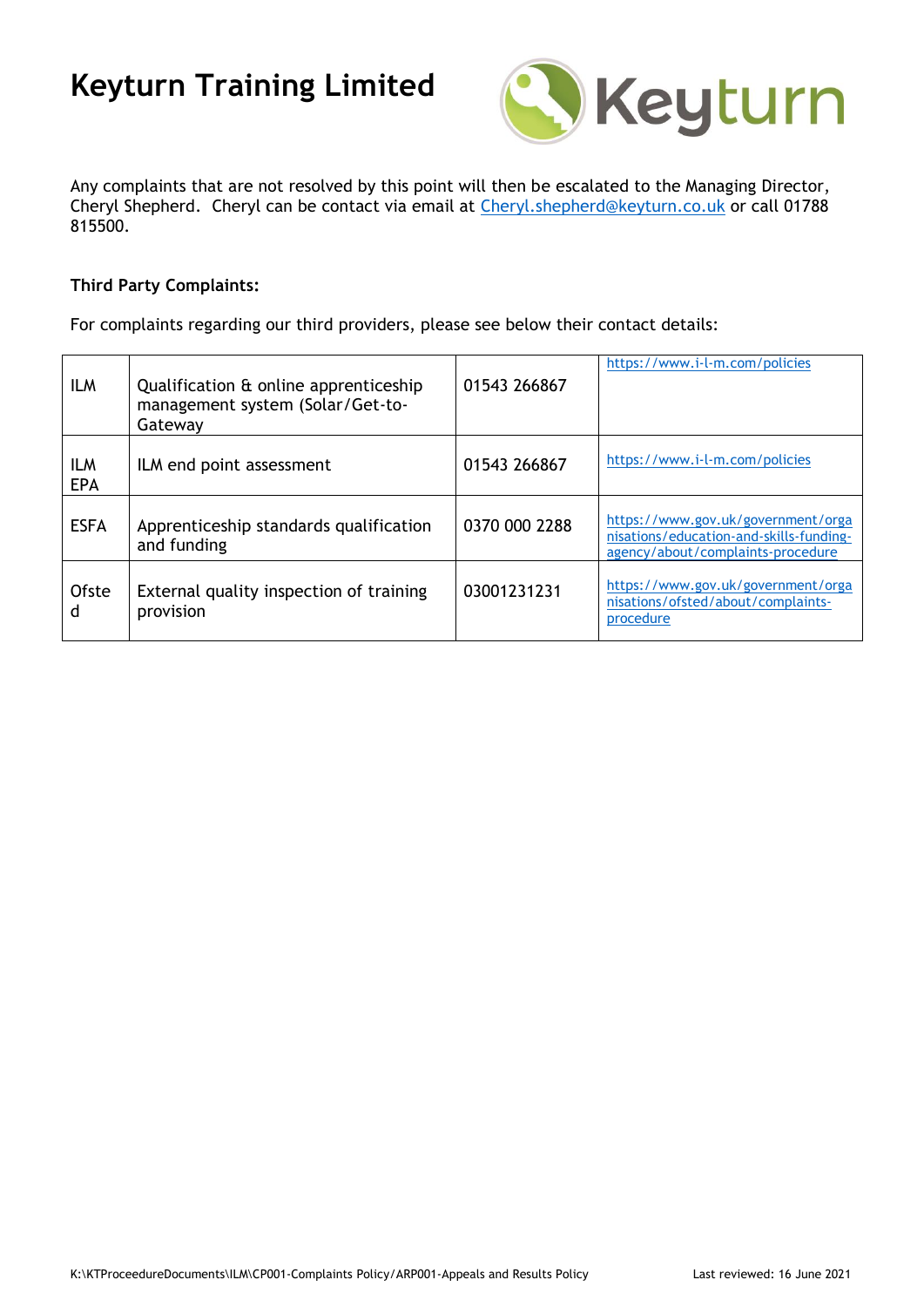

### **Appeals and Results Policy**

Assessment processes are designed to be fair and consistent. Competency grading/marking is carried out without reference to gender, age, background or social sector.

Assessment will however take account of particular learning needs or mobility restrictions, and allowances will be made where these do not impact on the core competencies being assessed.

Because of the manner in which Keyturn conduct assessment procedures, it is expected that any dissatisfaction with decisions will be discussed and resolved as they occur.

If any individual remains dissatisfied with an access or assessment decision, they are welcome to appeal by writing to Keyturn's Managing Director. Their concern will be taken up and fully considered by one of Keyturn's Directors, (in all cases a different person to the one who made the original decision).

Keyturn will take into consideration of the issues involved, and follow-up with appropriate discussions, Keyturn are required to inform the external awarding body of the appeal. Where an appeal or grievance issue has not been resolved Keyturn will contact the external awarding body.

The individual may make an appeal direct to the external awarding body by contacting the external awarding body's customer service department.

Appeals will be acknowledged within 7 days of receipt and, in normal circumstances, decisions will be given within 28 days of receipt.

With regards to examinations, if an individual feels that a result given by ILM is incorrect, Keyturn can act on their behalf to request an enquiry with ILM.

### **Appeals Procedure**

A learner has the right to appeal if they are not happy with the results of the assessment. If a learner is unable to resolve the matter with the tutor then the following process should be followed:

- 1. Learner to appeal in writing to Keyturn's Managing Director. The appeal should include dates and specific assessment or learning they are appealing against.
- 2. One of Keyturn's directors will acknowledge receipt of the appeal in writing within 7 days
- 3. Any questions to help with the investigation of the appeal will be asked within 28 days
- 4. Decisions on how to progress with the appeal will be given within 28 days
- 5. If the learner is still unhappy with the decision they can contact the external awarding body's customer service department

A learner who is appealing against a result given by the external awarding body, i.e. they feel their examinations are incorrect, can follow the following process:

- 1. Leaner to contact Keyturn to raise an enquiry, within 30 days of the release of results
- 2. Keyturn will contact ILM, with the learners consent and request to conduct an enquiry, which has to be within 30 days of the release of results
- 3. ILM will acknowledge receipt of the application within 5 working days
- 4. ILM will then provide a second clerical check these check's incur a fee that is refunded if